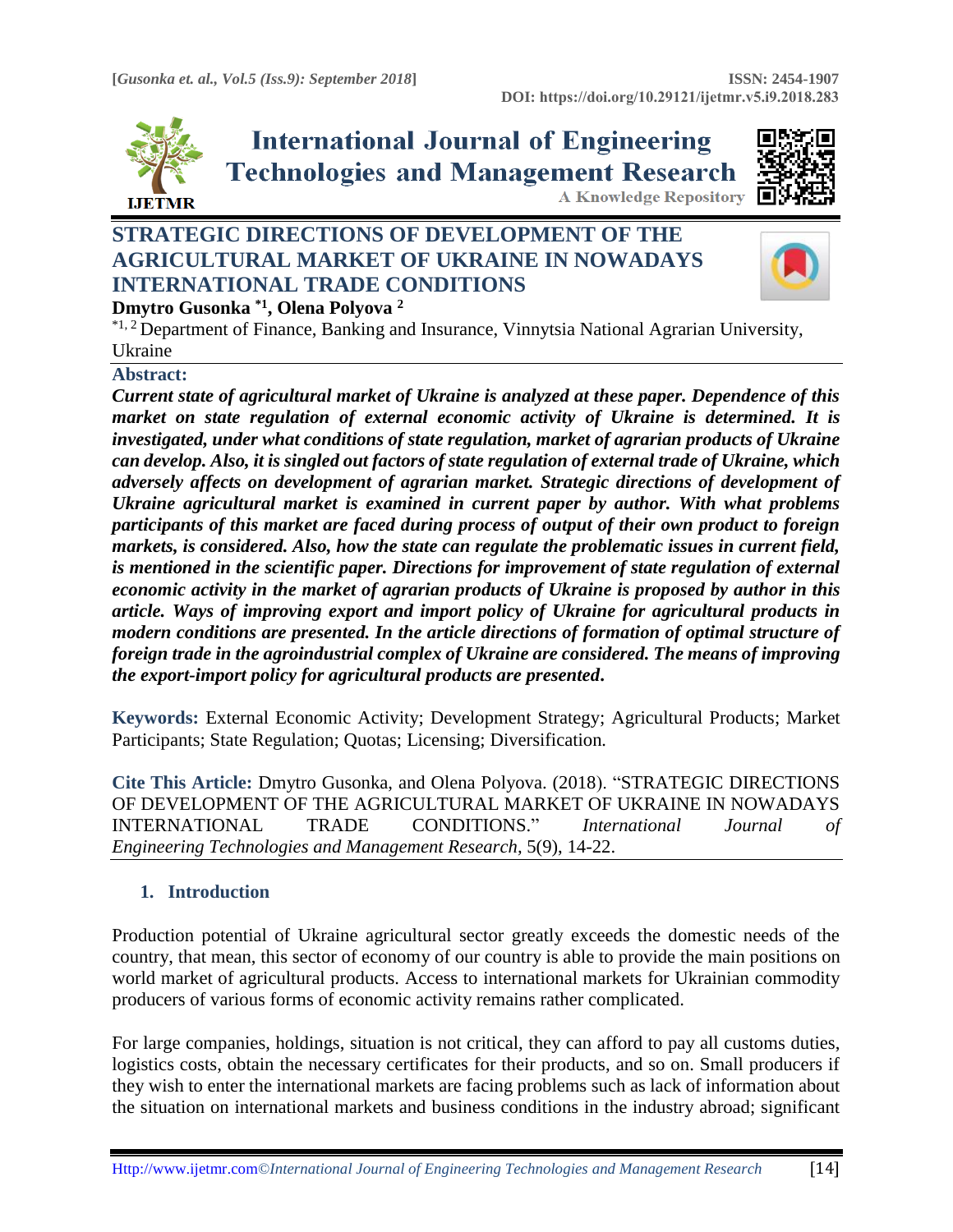loss of products because of imperfection of the infrastructure of agrarian market, logistics of storage; lack of financial resources for certification of products; equality of conditions for entry into international markets for different sizes and social burdens of economic actors is a minus, not a plus.

All these issues should be regulated at the government level, including such as creation of a network of laboratories to determine the quality of agricultural products and foodstuffs. The state should to expand the possibility for small business participant on external markets of agrarian products.

Relevance of this study is need to develop mechanisms for state support of small and mediumsized businesses in the field of international trade in agricultural products. Firstly, it is necessary to create organizational and economic conditions for effective development of the agrarian sector on the basis of the unity of the economic, social and environmental interests of society for the stable provision of the population of the country with high-quality, safe and affordable food and agricultural industry by raw materials, and secondly, to create conditions for free access to international markets for Ukrainian producers of various activity sizes.

The investigations of many Ukrainian scientists is devoted to study of various aspects of development of agrarian market in Ukraine under the current conditions of international trade. Consideration Issues of strategic directions of development of agrarian products market in Ukraine in the current conditions of international trade involved the following scientists: Kovin'ko O., Lupenko Y.O., Tarasyuk G.M., Gorshkova L.O., Reutov V.Y., Kuliksky S., Dudar V. However, there are certain differences in the views of scientists regarding certain issues in this issue. A variety of views indicates the complexity and relevance of the problem and the need for further research.

Purpose of the article is to investigate the strategic directions of development of the market of agrarian products in the conditions of state regulation of foreign economic activity of Ukraine. Suggest ways to increase the volume of international trade in order to increase the presence of Ukrainian agricultural products to various segments of the global market.

## **2. Materials and Methods**

The theoretical basis of the research was the results of scientific research on state regulation of foreign economic activity in the market of agrarian products in the conditions of globalization, as well as an interpretation of such in the regulations and developments of leading domestic and foreign specialists in the field of state regulation of foreign economic activity in the market of agrarian products. The theoretical basis of the research was the fundamental intellectual provisions on the process of regulation of the agrarian market, in particular, in the process of integration into international markets of the world. To achieve this goal, the article used traditional general scientific and special methods: analysis and synthesis (For the detail of the object and subject of the study); system-structural analysis - in identifying factors of influence and, in particular, clarification of certain concepts and categories concerning the explanation of dysfunctions in the agrarian sector of the economy; economic-mathematical analysis and modeling - for constructing a model of the efficiency of functioning of certain organizational groups of agrarian business;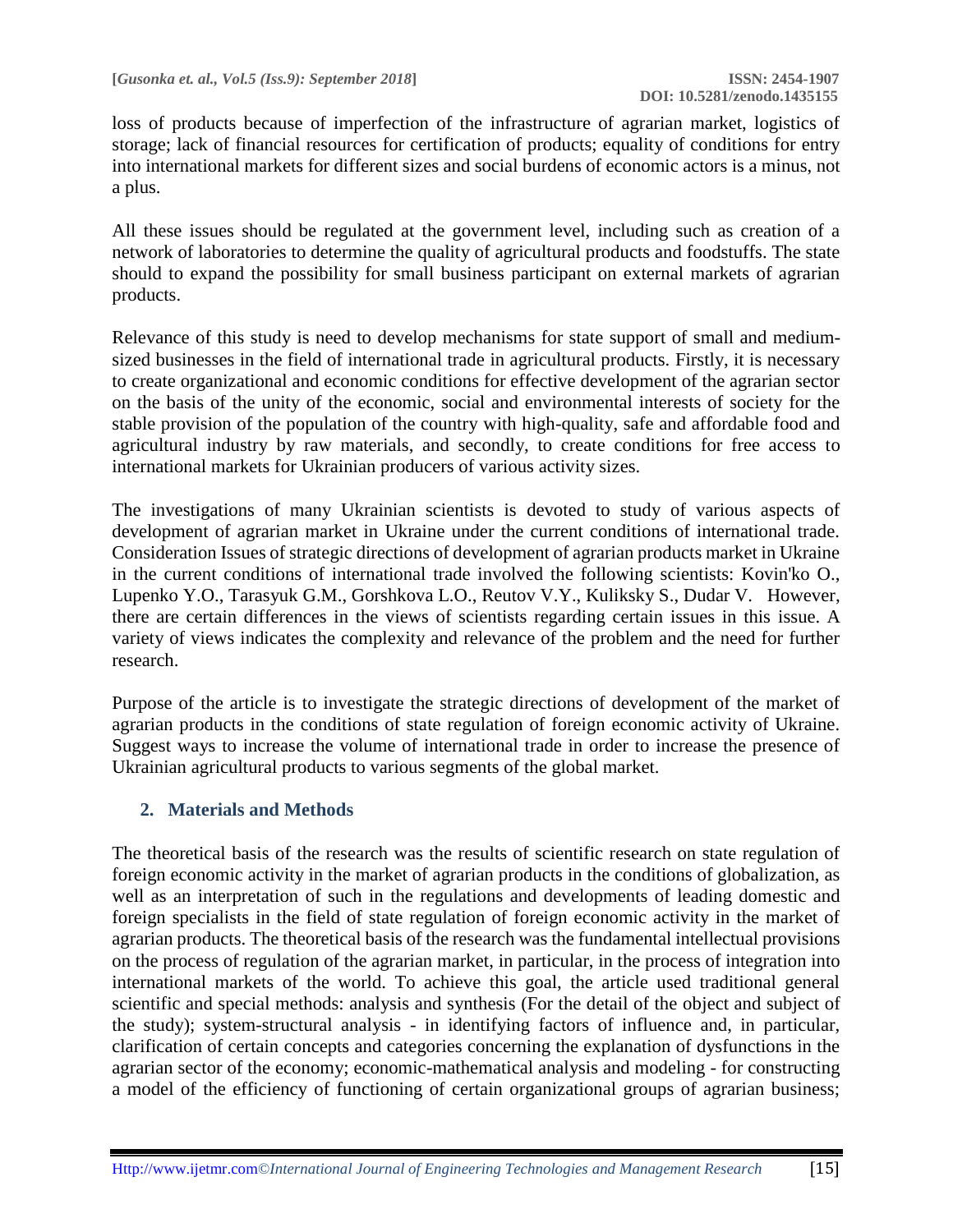correlation-regression analysis and mathematical-statistical analysis of the relationship between the indicators that reflect the state of the objects under study; sociological and expert surveys - in the study of the opinions of various groups of agents - recipients of agrarian business, etc.

The information base of the study was the legislative and normative acts of Ukraine in the field of regulating the organizational development of agrarian business, literary sources, monographs and scientific-analytical articles of domestic and foreign scholars on relevant issues, statistics from the State Statistics Committee of Ukraine, the Main Department of Statistics and other government agencies in the Vinnytsia region.

## **3. Results and Discussions**

External economic activity - activity of economic entities Ukraine and foreign business entities, built on the relations between them, which takes place both on the territory of Ukraine and abroad [8].

A key element in expanding the scope of the market of agrarian products in Ukraine on the world stage is the effective use of the country's foreign trade presence on the world market. This requires development of appropriate mechanisms for stimulating and promoting state to Ukrainian producers in the field of international trade, thus also stimulating economic growth of the state as a whole.

Today Ukraine is one of key players on the world stage in production of agricultural products, which leads to development of domestic and global markets in parallel directions. According to estimates of the UN FAO, Ukraine's potential in solving food security issues in the world is 1 billion people. Today, of course, a leading role here belongs to the crop production. In particular, grain market is a system-forming integrated market of agroindustrial complexes of Ukraine, which has significant production and export potential. Activity of agricultural sector covers an area of 41.5 million hectares - 70% of area of Ukraine. According to State Statistics Committee, crop area of grain crops is 58% of national crop areas, share of grain in the total cost of crop production reaches 40%. Exports of agricultural products last year totaled 17 billion. USD. USA, 32,122 million tons of grain were exported. In the structure of grain exports, the largest share of 62%, with a volume of 20.1 million tons, was corn, nearly a third - 29% of the volume of 9.4 mln. tons was wheat. Thus, corn and wheat together provided 91% of grain exports to Ukraine. The barley, with the volume of 2.4 million tons, occupied almost 8%, other grains accounted for slightly more than 1% [2].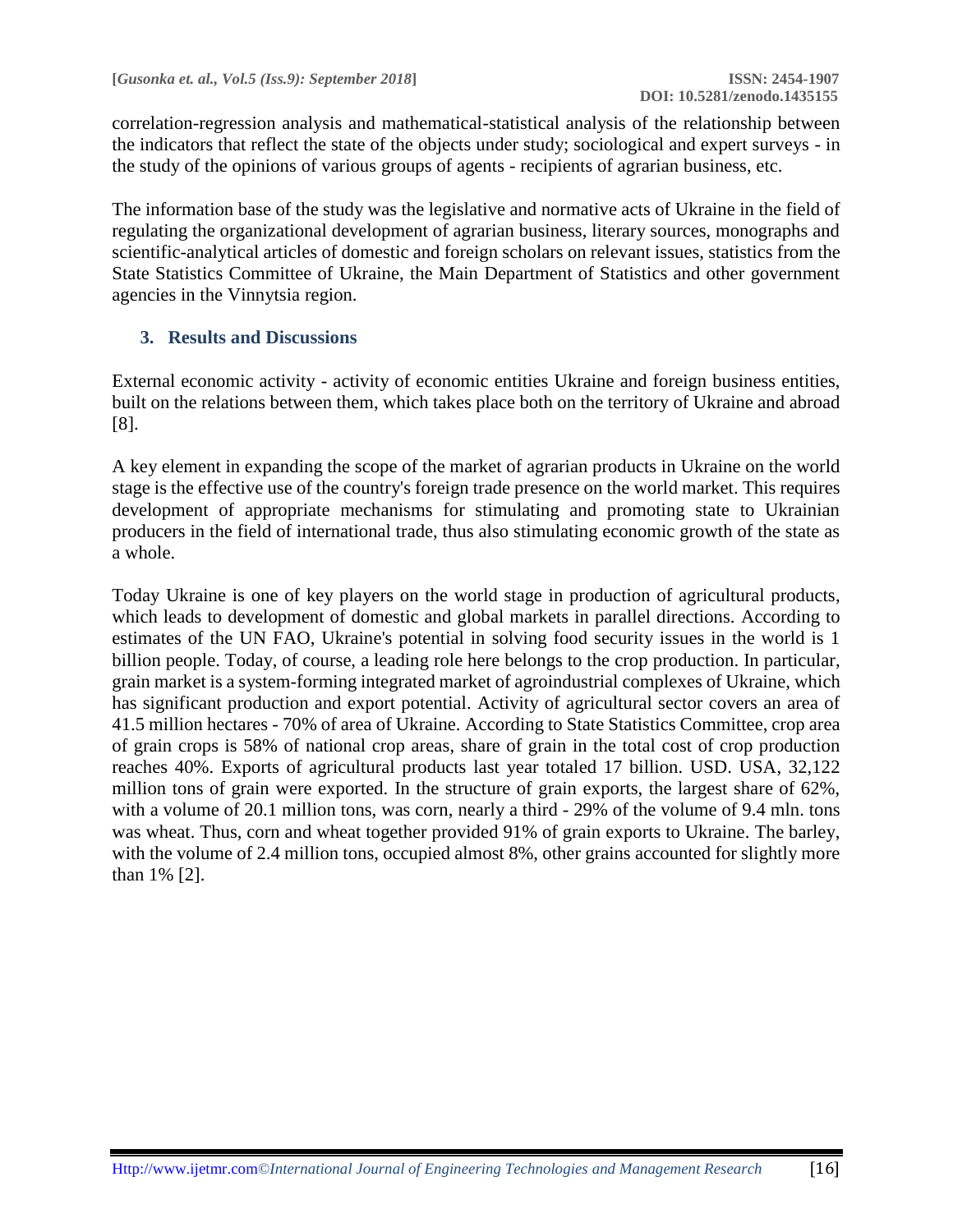

Figure 1: Main grain crops exports structure in 2017

Ukraine has an invaluable potential to become a leader in the global food market (70.8% (427.3 thousand km2 of Ukrainian territory are lands suitable for agricultural crops and grazing of cattle). Over past 10 years, share of ukraine's agricultural products in the European market has increased fourfold. The share of Ukrainian exports to European agrarian market is currently 40% of t total domestic exports of agricultural products. Basically, growing share of Ukrainian exports to EU is due to products with low added value.

Diversification of commodity exports is desperately needed today Ukraine and taking into account that its main share (57.8% as of September 2017) consists of agricultural products and metals, an increase volumes of production of agrarian goods with high added value should be considered one of the priorities, especially given the typical agricultural phenomenon - diminishing returns. Therefore, as noted by the well-known Norwegian economist Eric Reinert, the longer the country will specialize in growing crops and export them, the poorer it will become. On the following important conclusions Ukrainian economists and policy makers need to pay closer attention to once again not confirm paradox "resource curse."

Some experts believe that Ukrainian government has already achieved some results in the field of regulation and development of market for agrarian products. However, this market still needs enforcement, in particular, to optimize the main areas of external economic activity: logistics of transportation of agrarian products, it is necessary to create an effective system of risk hedging, it is necessary to reform system of certification of agricultural products. As for the land market, this is another painful issue for Ukraine. Today, the land market has not yet been formed, it is not indicated what place the land will occupy in the system of economic circulation, it is not provided at the legislative level the appropriate conditions for the realization by citizens of the right of ownership of land.

Main task of state regulation of the agrarian market is to create fair conditions for all market participants, promote and assistance in diversifying the production of agrarian enterprises, if it contributes to national interests. Assistance in resolving disputed issues that will arise in the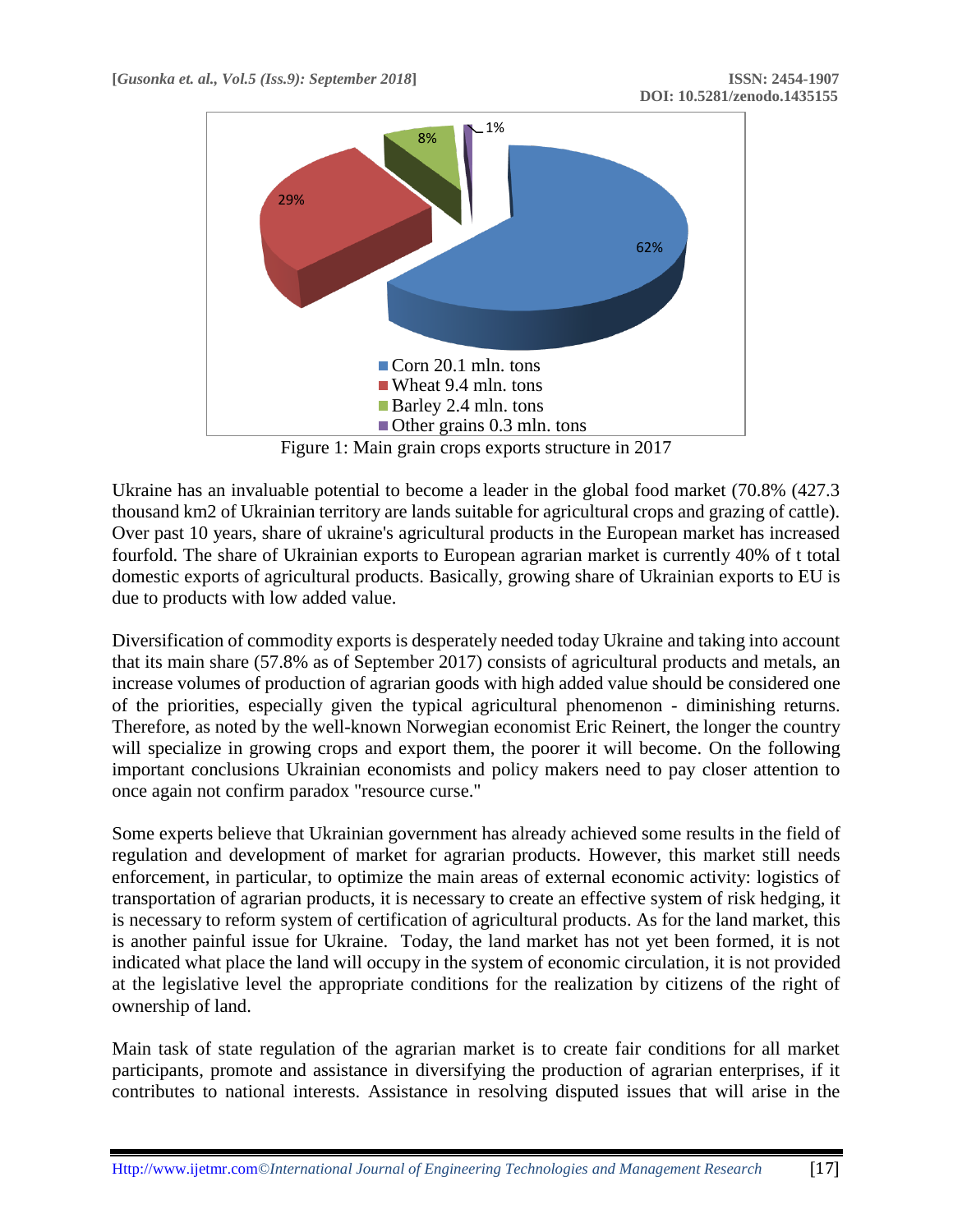process of functioning of the market of agrarian products, since the objectives of market participants may conflict with each other. There is a certain closed circle, all producers of agricultural products are interested in raising price of their products and reducing the tax pressure, citizens, in their turn, are interested in lowering prices, but without loss in product quality, the state is interested in filling the budget by collecting taxes from commodity producers and citizens.

The purpose pursued by the market of agrarian products can be divided into several points:

- in accordance with the approved norms and standards to provide the population by highquality finished products;
- to provide conditions for growth of competition in this market and to exclude the possibility of monopolization;
- to provide appropriate conditions for profitable sales of products for domestic commodity producers in the domestic and foreign markets;
- to ensure the protection of the domestic market of agrarian products from excessive imports;

Strategic directions of development of market of agrarian products in the process of integration into the world market system is the formation of a fair and export-oriented system of trade in agricultural products; tightening of trade rules and adoption of specific commitments in field of agricultural support and protection for the correction and prevention of restrictions on world agricultural markets; significant improvement of market access conditions.

Urgent issue of negotiations with EU on increasing the quota for agricultural products from Ukraine is currently being processed by the authorities, because the presence of EU certification opens access to other markets around the world. As of February 1, 2016, 213 Ukrainian enterprises exported agrarian products to EU countries. Prerequisite for increasing agricultural exports is to increase the safety and quality requirements of Ukraine's food products and raw materials through the introduction of quality management systems at Ukrainian enterprises International Organization for Standardization (International Organization for Standardization – ISO) and food safety management systems (Hazard Analysis Critical Control Point – HACCP) [3].

In order to promote development of domestic market of agrarian products and facilitate its entry into the world market, Ukraine should ensure transparent and favorable conditions for its functioning. It is necessary to reduce number of licensing procedures, number and types of licensed activities, it is necessary to form a market of corporate rights in the agrarian sector of Ukraine's economy, to prohibit administrative interference (not provided by the legislation of Ukraine) in the conduct of private business. It is necessary to develop mechanisms of self-regulation of agrarian products market and to simplify customs control procedures, but only for high valueadded exported products. Finally, it is necessary to legislatively regulate the activities of family farms, households.

Another area of deregulation agricultural sector must become self-development and self-regulation based on enhancing the role of public professional organizations (Manufacturers industry associations) with transfer to them of functions of existing system of public administration. In NSC "Institute of Agrarian Economics" together with public professional associations worked out a bill on expanding the participation of agricultural producers, their public professional associations in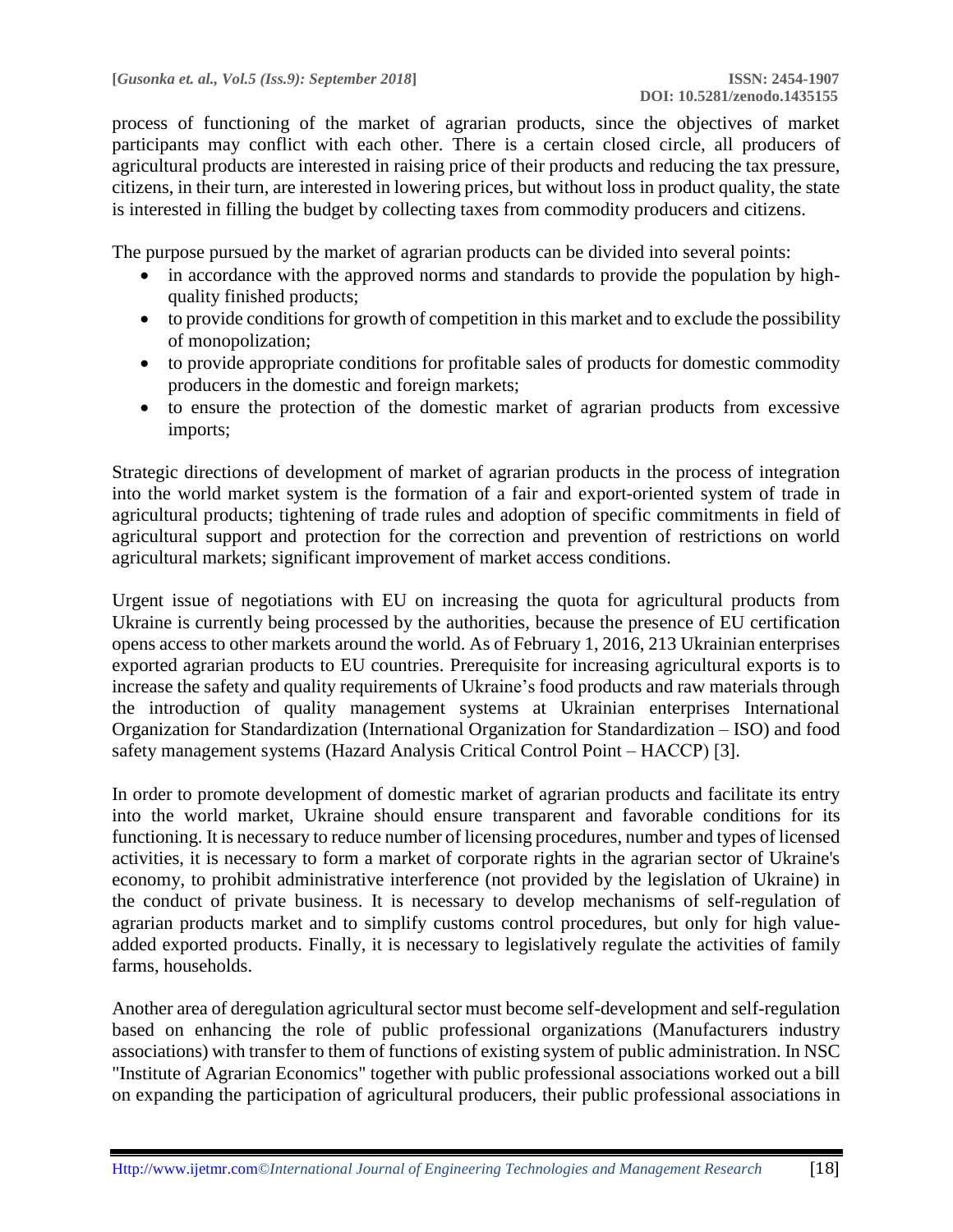development and implementation of agrarian policy on the basis of public-private partnership, development of self-regulation and democratization of the sector management system [5].

In my opinion no need to focus Ukrainian exporters of agricultural products only on the European market or the markets of other developed countries. At this stage of development for Ukraine at the state level, it is necessary to conclude international agreements on supply of agricultural products to rapidly developing countries at the expense of minerals or other natural resources. Thus, having no climatic conditions to provide food or raw materials for agro-industrial complex. This is particularly the countries of the near east, they do not have such high requirements for certification and quality of agricultural products. If Ukraine succeeds in solving the issue of Ukraines producers to entering these markets, then in a short period of time they will be able to accumulate experience in foreign trade and cash resources to update the material and technical base. So, this will allow Ukrainian's manufacturers to go to European and American market prepared for tougher conditions of trade.

Potential consumers of Ukrainian exports of agricultural products should include countries that are, firstly, dependent on imports of food and agricultural products; and secondly, they tend to increase demand for this product due to high rates of economic development [6].

These countries include countries of the Middle East, Asia and North Africa. Development of close economic relations with countries of the Middle East (Iran, Kuwait, Saudi Arabia, etc.) that do not have climatic conditions for production of most agricultural products is promising, because they have opportunity to import them through oil export revenues. The commodity nomenclature of imported food needs of these countries mostly coincides with the structure of Ukrainian exports, and Ukrainian goods in general are competitive in this region [6].

The issue of regulation of imports at market of agrarian products of Ukraine should be given special attention, as the effective mechanism of stimulation of import of AIC products of critical and priority import has not yet been created. In addition to strategically important for state raw material products for industrial and technical purposes, which is demanded for the needs of domestic enterprises, but subject to a fair price. It is necessary to develop mechanisms for rational restriction of imports of agrarian products, which in sufficient quantities can be produced in Ukraine. Therefore, the key levers in matter of regulation of import of agricultural products should be a flexible tariff-and-tariff system, which would be based on expediency of importing certain categories of goods. A prerequisite is the prevention of abuse by importers, the protection of the domestic agricultural market through non-tariff measures, in the first place, phyto-sanitary and veterinary norms, requirements for product quality.

Studies show that for Ukraine, the functioning of trade relations in foreign markets is a rather complex phenomenon and significantly differs from scientist-based models of their construction. The practice of recent years has shown that Ukraine's trading partners in the field of agricultural products and foodstuffs are in no hurry to open their markets for Ukrainian goods in response to the creation of favorable conditions for the import of agricultural products from Ukraine [1].

In general, relevance of carrying out effective import substitution in Ukraine today is quite likely to be much higher than before. Especially in recent years, as has happened before, the optimization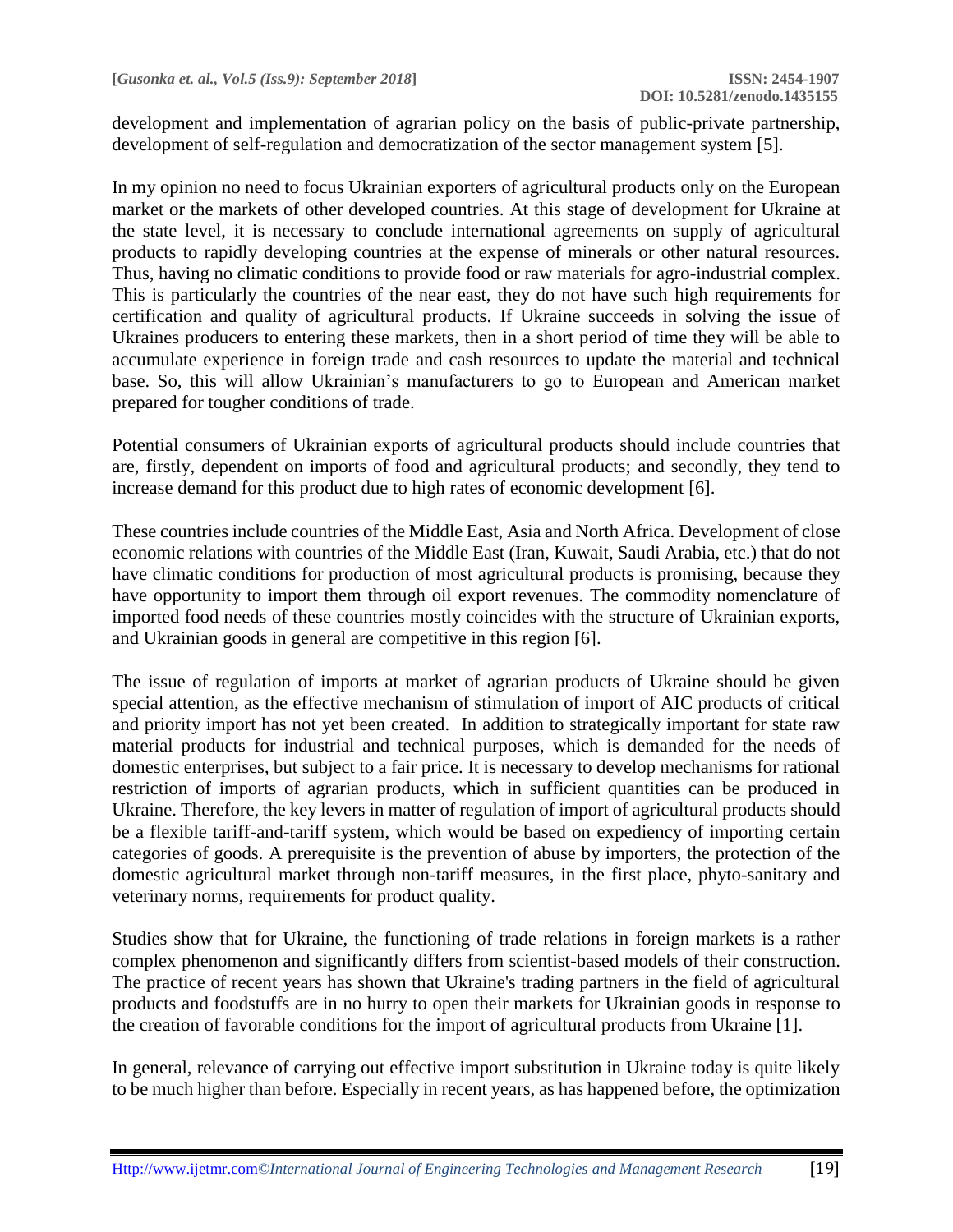problem of imports of goods and services in Ukraine both quantitative and qualitative parameters, perhaps worse.

Moreover, the structure of the domestic economy, as a precondition for changing the structure and volume of imports of goods into Ukraine, is transforming rather slowly. Besides increasing revenues Ukrainian observed recently, it increases the demand for imported goods, a significant share of which in Ukraine is not produced. All this contributes to maintaining the aforementioned trends in the dynamics of imports of goods and services by Ukraine, which have been formed lately. Moreover, the current rise in world oil prices may in the near future increase the cost of Ukraine's imports of oil, petroleum products and natural gas. If we add to this expected reduction of revenues from transportation of Russian natural gas through territory of Ukraine in connection with commissioning of main gas pipelines "Turkish Stream" and, most likely, the "North Stream-2", then in the near future the threat of a significant increase in the absolute value of the negative trade balance of Ukraine will increase significantly [4].

Ministry of Agrarian Policy and Food of Ukraine in 2013 developed project "The Strategy for the Agrarian Sector Development of the Ukrainian Economy for period till 2020". In this strategy it is said that agrarian sector of Ukraine with its basic component, agriculture, is a system-forming in national economy, forms basis for preserving sovereignty of the state - food and, within certain limits, economic, ecological and energy security, ensures development of technologically related branches of national economy and forms socio-economic basis for development of rural areas [7].

In addition to ensuring the country's stable, high-quality, safe and affordable food supply, Ukraine's agrarian sector is undoubtedly capable of contributing significantly to the global hunger problem.

The strategy will be implemented through the development, adoption and implementation of the State Program for the Development of the Agricultural Sector for period up to 2020, structure of which will respond to the Strategy, determine the ways and means of implementing its tasks in each of the priority areas, will including a list of measures, volumes and sources of funding, expected results (indicators) terms and the part of responsible government and partners on the part of market participants [7].

Ukrainian imports considerably exceed exports, in particular on the agrarian market. In the period January-March 2018 import-export ratio was 0.90 and in January-March - 2017 - 0.93, ie there is a negative balance of foreign trade in Ukraine.

Ukraine imports a huge amount of goods in the food industry and consumer goods, which are produced in the domestic market in sufficient quantities. The question is why the state does not control the problem, or not sufficiently control. It is necessary to give an estimation to fact that by purchasing abroad goods, which can be manufactured inside the country, Ukraine sends foreign currency funds to the development of foreign competitors. Thus, financing the economies of other countries, our country provides jobs out there, when it's so lacking here in Ukraine. The worst is fact that a significant part of Ukrainian imports are goods manufactured by Russia, a country that has launched a war on the territory of Ukraine - accounting for a quarter of all imports.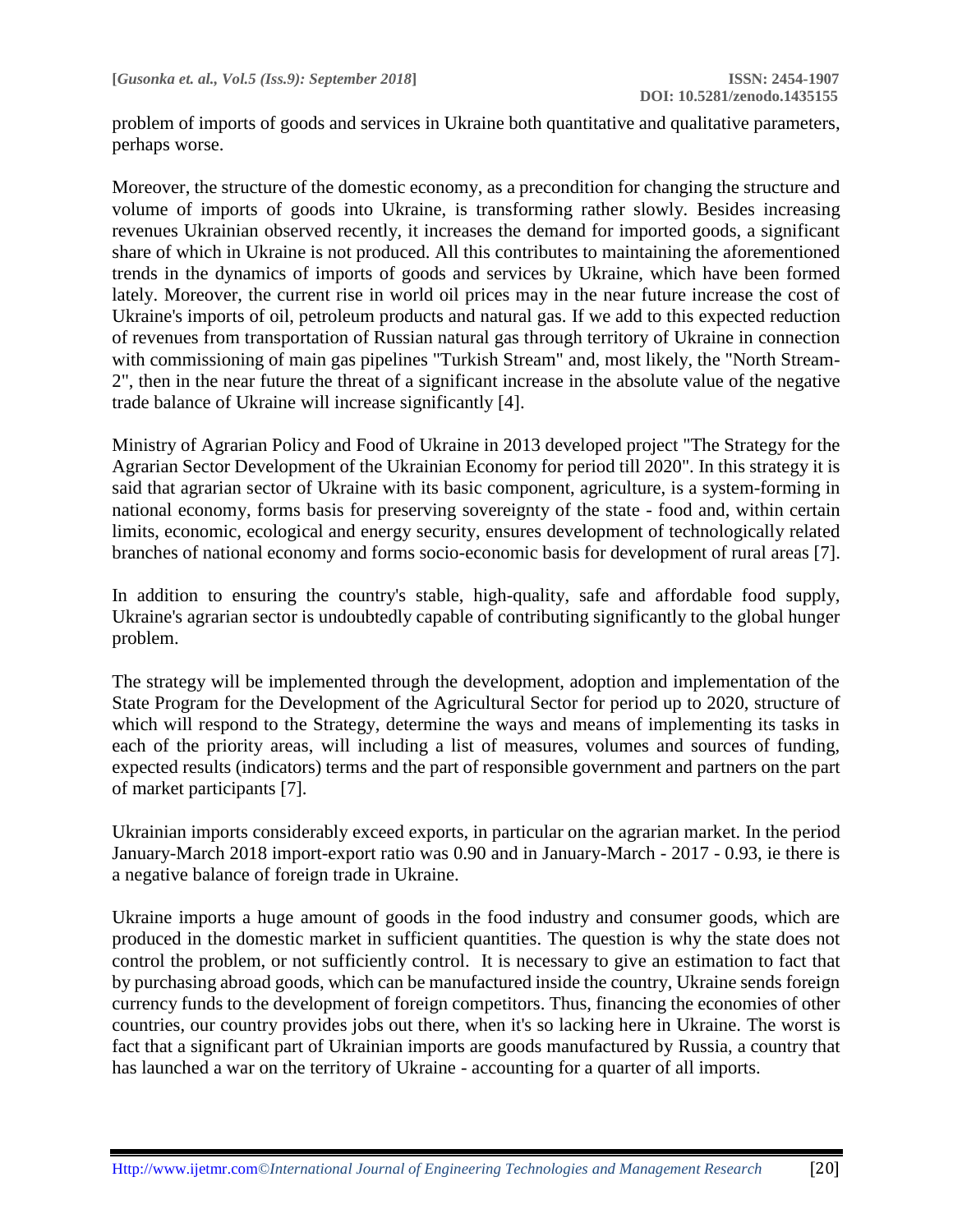In conditions of aggression by the neighboring country and as a result economic instability situation - Ukraine needs to be very careful in choosing foreign partners in the field of procurement of agricultural products, and to provide demand for products that are produced inside of the country. This will provide opportunities for business development and job creation in Ukraine. This statement is fully justified, given that in structure of Ukrainian imports, a small percentage of "indispensable" goods.

Ukraine is a country with rich natural resources and fertile soils, and at this stage of development of the domestic economy with cheap skilled labor, it is of interest to international investors. Despite all negative phenomena in today's economic situation, Ukraine is currently in a state of extremely attractive to foreign investors, who are ready to invest in agriculture. It is only necessary to solve a few key issues for investors, such as opening of land market in Ukraine, provision of legal justice and guarantees of stability of economy.

## **4. Conclusions and Recommendations**

Consequently, taking into account the whole unrealized agricultural potential of Ukraine, it is possible to declare, that without a threat to national food security, we can provide food for 956 million more people. For example, this is the entire population of the following countries: the USA, Indonesia, Brazil, Japan. Therefore, in order to realize the whole agrarian potential of our country, it is necessary at state level to stimulate expansion of markets for products with high added value. This is the guarantee of filling the country's economy with foreign exchange funds, which means the rapid development of not only the agricultural sector but also other industries such as the chemical industry, mechanical engineering, metallurgy, science, etc. In order to realize the above-mentioned potential, Ukraine needs to formulate a clear strategy for the development of the agrarian market, taking into account the challenges facing the country today. Given strategy of development of the market of agrarian production of Ukraine in modern minds of international trade should include the following key concepts:

- Solution of the land issue in Ukraine.
- Awareness of domestic producers of agricultural products to date and relevant information according to specific areas of activity.
- Availability of laboratory research in public research institutions and the ability to quickly obtain permits, certificates of quality and conformity of production.
- Encouraging and stimulating Ukrainian commodity producers to produce as many competitive products as possible with high added value.
- Optimization of logistics of transportation of agrarian products, creation of an effective system of hedging of risks for market participants.
- An effective market for corporate rights in the agrarian sector of the economy of Ukraine, the prohibition of administrative interventions (not provided by the legislation of Ukraine) in the conduct of private business.
- Implementation of the mechanism of rational restriction of imports of agrarian products, which in sufficient quantities can be produced in Ukraine.
- Criticize the choice of foreign partners in the field of import of agricultural products, and ensuring the demand for products produced in the middle of the country.